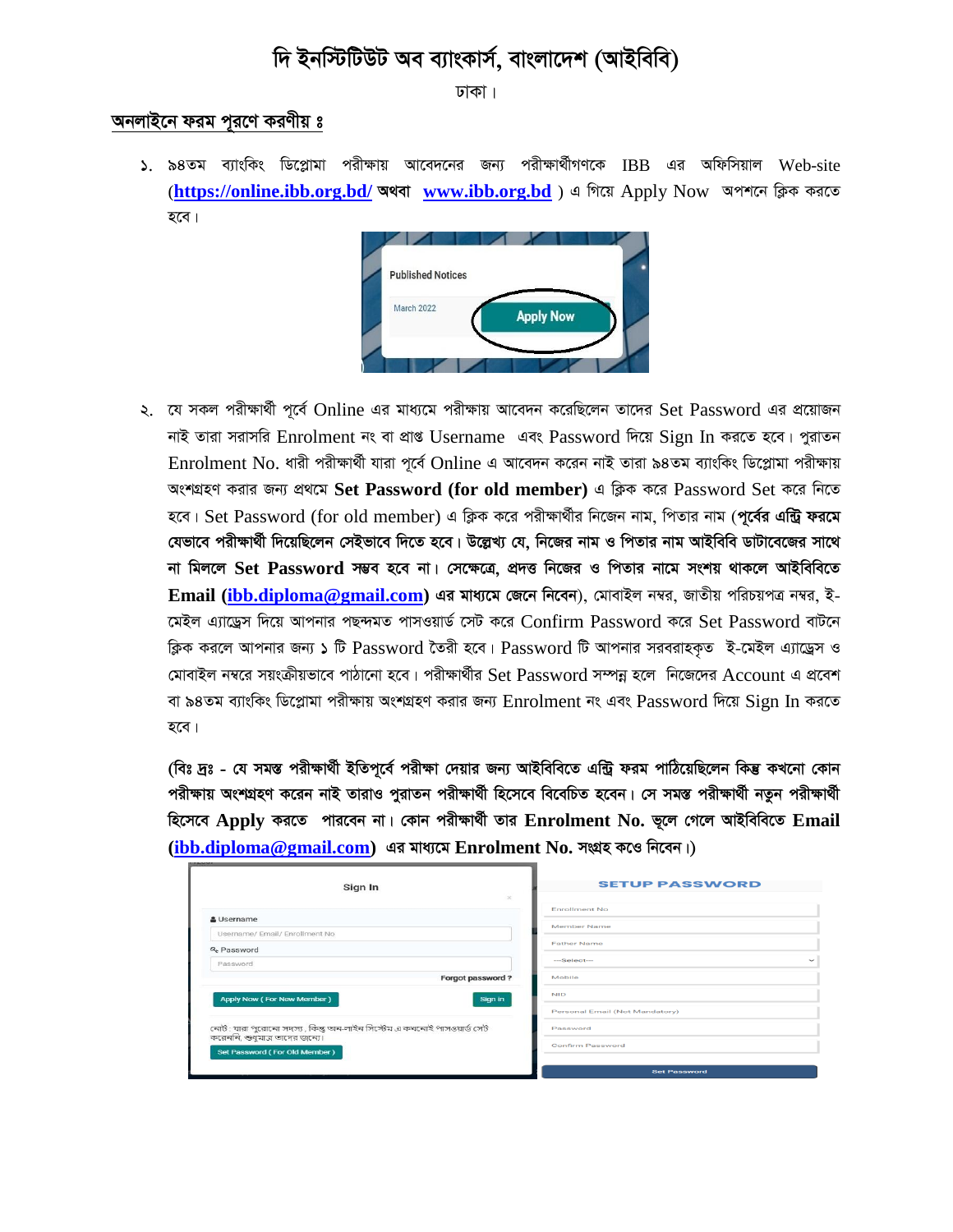অপরদিকে, নতুন পরীক্ষার্থীদেও ক্ষেত্রে ৯৪তম ব্যাংকিং ডিপ্লোমা পরীক্ষায় আবেদনের জন্য Apply Now (For New Member) অপশনে ক্লিক করতে হবে। নতুন পরীক্ষার্থীদের জন্য Set Password এর প্রয়োজন নাই।

| & Username                     |  |
|--------------------------------|--|
| Username/ Email/ Enrollment No |  |
| Q <sub>e</sub> Password        |  |
| Password                       |  |
| Apply Now (For New Member)     |  |

৩. Apply Now (For New Member) বা Sign In করলে পরীক্ষার্থীগণ তাদের নিজেদের তথ্য পূরণের ফরম পাবেন। পরীক্ষার্থীরা তাদের ব্যক্তিগত তথ্য, ছবি, স্বাক্ষর, জাতীয় পরিচয়পত্রের ছবি, প্রতিষ্ঠানের দেওয়া আইডি কার্ড, যে ব্যাংক/আর্থিক প্রতিষ্ঠানে চাকুরী করেন সে প্রতিষ্ঠানের এইচআরডি/জোনাল/শাখার প্রধানের প্রত্যায়ন কপি, ঠিকানা, কর্মক্ষেত্রের তথ্য এবং পরীক্ষা দিতে ইচ্ছুক বিষয়সহ সকল তথ্য সঠিকভাবে পূরন করবেন। পূর্বে সকল ছবি সঠিকভাবে দিয়ে থাকলে নতুন করে আর ছবি দেওয়ার প্রয়োজন নাই। এখানে উল্লেখ্য যে, সকল ছবির মাপ 400 x 520 (দৈর্ঘ্য X প্ৰস্থ) Pixel এর কম বা বেশি নয় এবং ফাইল সাইজ হবে সর্বোচ্চ ৫১২ KB। সকল তথ্য ও ছবি ঠিক থাকলে Preview অপশনে ক্লিক করতে হবে।

| SI. | Subject | Action |  |
|-----|---------|--------|--|
|     |         |        |  |
|     |         |        |  |
|     |         |        |  |
|     |         |        |  |
|     |         |        |  |
|     |         |        |  |
|     |         |        |  |
|     |         |        |  |
|     |         |        |  |
|     |         |        |  |
|     |         |        |  |
|     |         |        |  |
|     |         |        |  |
|     |         |        |  |
|     |         |        |  |

৪. Preview অপশনে ক্লিক করে পরীক্ষার্থীগণ তাদের পূরনকৃত সকল তথ্য সঠিক আছে কিনা তা ভালমত যাচাই করে নিবেন। কোন ভূল বা পরিবর্তন করতে চাইলে Back অপশনে যেয়ে তথ্য পরিবর্তন করতে পারবেন। সকল তথ্য সঠিক থাকলে পরীক্ষার্থীগণ Final Submit অপশনে ক্লিক করবেন। Final Submit অপশনে ক্লিক করলে তথ্য পরিবর্তনের আর কোন সুযোগ থাকবে না।

| 100 |  |
|-----|--|
| 100 |  |
|     |  |
|     |  |

৫. Final Submit অপশনে ক্লিক করার পর পুরাতন পরীক্ষার্থীগণকে পূনরায় Login (Enrolment No. ও Password) করে Payment সম্পন্ন করতে হবে। অপরদিকে, নতুন পরীক্ষার্থীগণ Final Submit অপশনে ক্লিক করলে তাদের E-mail ও মোবাইল এ Username এবং Password পাবেন। নতুন পরীক্ষার্থীগণকে Payment সম্পন্ন করার জন্য  $Login$  এ ক্লিক করতে হবে। সেখানে  $E$ -mail ও মোবাইল এ প্রাপ্ত  $Username$  এবং  $Password$ দিয়ে ক্লিক করে Make Payment এ যেতে হবে।